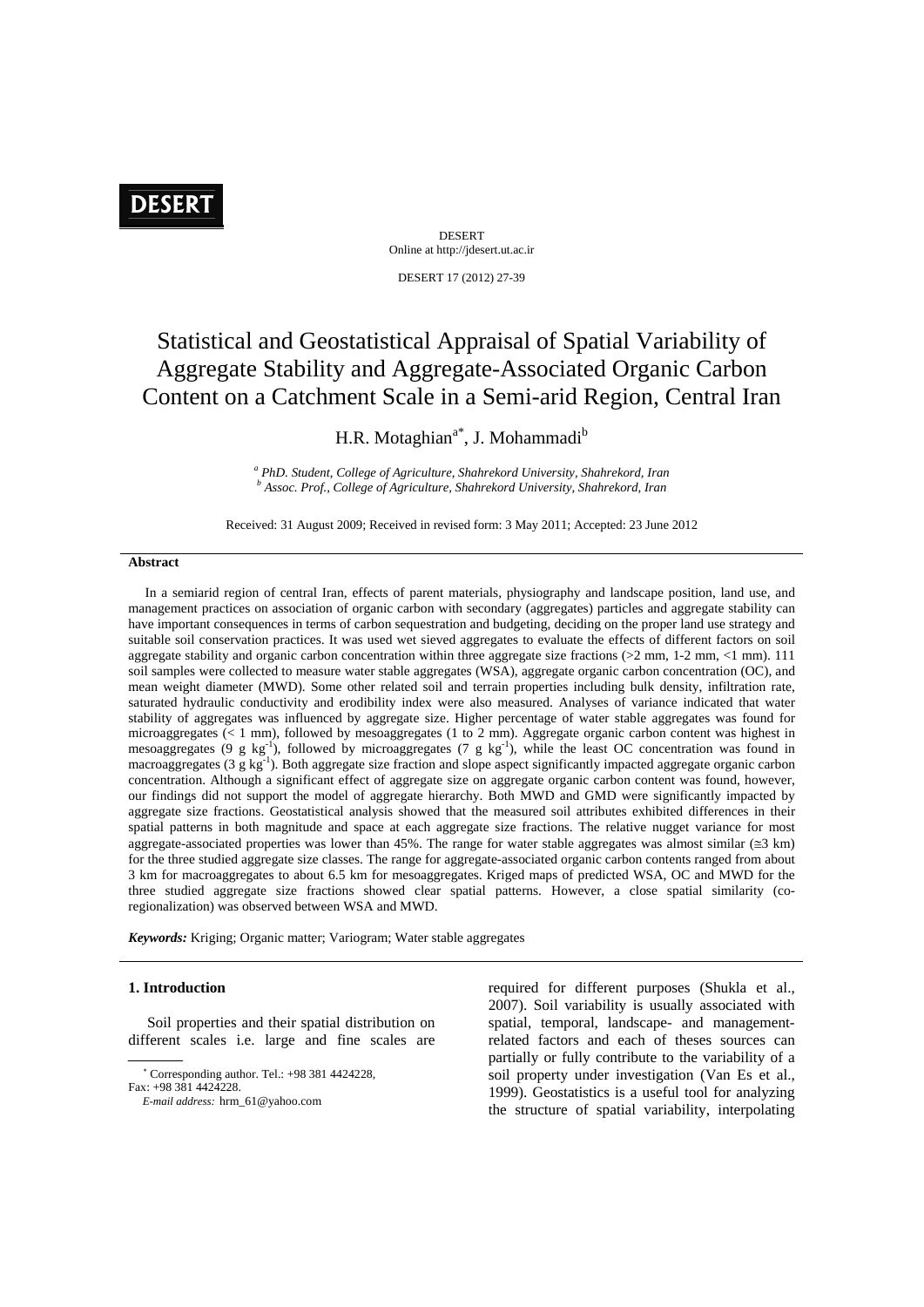between point observations, and creating the map of interpolated values with an associated error map. Several attempts have been made to characterize the spatial dependency of soil properties and kriged maps of different soil properties are presented for scales ranging from a few meters to several kilometers (Sun et al., 2003; Lin et al., 2005).

 Soil organic matter and aggregation are affected by various factors, among them parent materials, landscape position, climate, vegetation and management practices (Barthes et al., 2000; Krull et al., 2003; Hoyos and Comerford, 2005).

 Soil organic matter is known to have a significant relationship with aggregate formation and stabilization (Tisdall and Oades, 1982; Six et al., 2000, 2002). This relationship could be reciprocal in the sense that soil organic matter content is critical for aggregate formation and stabilization. However, a portion of soil organic matter can be physically protected from decomposition by its association and incorporation into aggregates (Six et al., 2002). Soil organic matter can be also associated with primary mineral soils i.e., sand, silt, and clay. Such associations, which physically and chemically protect organic matter, are considered as the controlling factors of carbon storage and retention in soils (Shukla et al., 2007). It is reported that in many soils, most of the organic matter is stored in primary particles, particularly in the clay size fraction (Anderson et al., 1981; Shukla et al., 2007). Moreover, macroaggregates (>2 mm) in soils with a 2:1 dominant clay mineralogy are reported to have younger and more organic matter than meso- (1-2 mm) and microaggregates (<1 mm). In contrast, soils with dominant 1:1 clay mineralogy do not exhibit a higher carbon concentration in larger aggregates (Six et al., 2000, 2002).

 For agricultural soils, variability of soil organic matter due to changes in the size of the secondary particles (i.e., micro-, meso, and macroaggregates) has been reported in some studies (Denef et al., 2004). However, studies on the spatial variability of soil organic matter in different aggregate fractions and relationships between aggregate stability, organic matter and soil erosion from both agricultural and rangeland soils of semi-arid regions on a catchment scale are rare. Thus, the objective of this study were: (i) to quantify the statistical characteristics of water stable aggregates (WSA), organic carbon content (OC), mean weight diameter (MWD), and geometric mean diameter (GMD) in different aggregate size fractions, (ii) to study the relationships among these properties with other related soil and landscape attributes including infiltration rate, bulk density, saturated hydraulic conductivity, soil erodibility index and terrain characteristics, (iii) to assess catchment scale spatial variability of water stable aggregates, organic carbon content in secondary particle sizes and the mean weight diameter of different aggregate size classes using geostatistical techniques.

## **2. Materials and Methods**

### *2.1. Site description*

 The study area is located in central Zagros region of the ChaharMahal Va Bakhtiari province, Iran, about 65 km south-west of the city of Shahrekord (Figure 1). The main landform features within this 92 km<sup>2</sup> catchment include plateaus, upland terraces, gently rolling hills, and alluvial plains surrounded by mountains. Elevation ranges from 2393 to 2944 meters above sea level with slope gradients approximately 5% to 30%. The catchment is predominately underlain by quaternary deposits composed of sandstone and conglomerate. The annual mean precipitation is 400 mm most of which falls during winter and spring. The annual average temperature is 23 °C with the average minimum of  $3.8 \text{ °C}$  and the average maximum of 30.7 C. The predominant soils in the catchment are entisols and inceptisols. The primary land uses within the catchment include natural pasture and dryland farming. Irrigated farming is conducted in a small portion of the catchment.

## *2.2. Soil sampling and analysis*

 The study area was sampled on a pseudoregular initial grid spacing of 1 km during June and July 2007 (Figure 1). The minimum distance between samples was about 150 m. A total of 111 bulk soil samples were collected at the 0- to 10 cm depth. For bulk density and saturated hydraulic conductivity (Ks), at each sampling location, undisturbed soil samples were obtained from the upper 10 cm of the soil using  $100$ -cm<sup>3</sup> stainless steel rings. After collection, each core was placed in a shallow tray of water and allowed to equilibrate at room temperature for two days. Ks was determined using the falling head method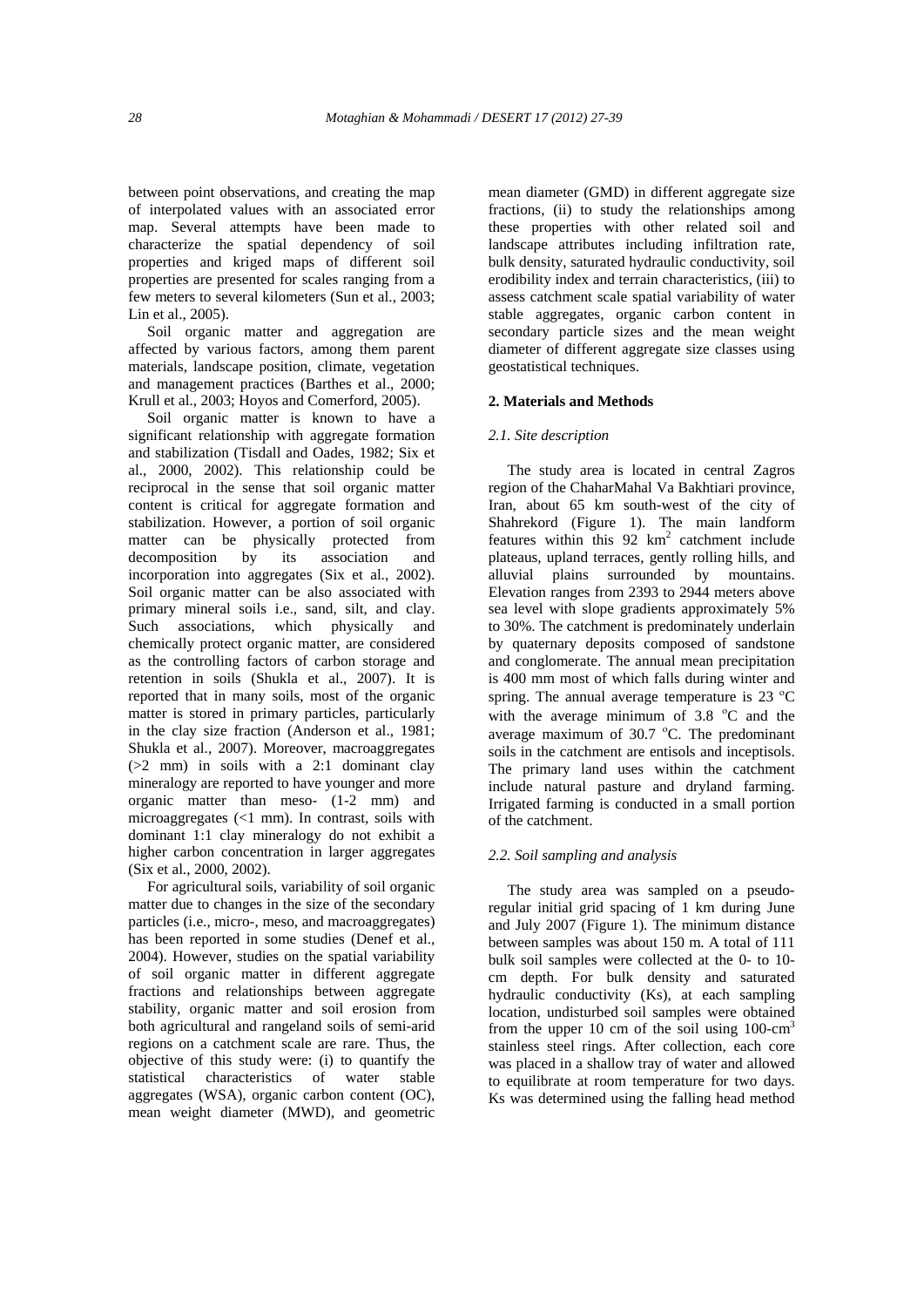(Klute and Dirksen, 1986). The infiltration test was performed at each sampling location using double-ring variable-water level infiltrometer (Bouwer, 1986). The internal diameter was 30 cm for inner and 45 cm for outer ring. To prepare the infiltration measurement surface, hay vegetation was removed and double-rings were than forced into the soil to a depth of 10 cm. The soil surface inside the ring and ring edges was then lined with a plastic wrap and water was added. The wrap was gently removed and the falling head was recorded.

Subsequent to the first series of falling head measurements, water was again added to the infiltrometer, and the head drop was measured. This procedure was continued up to 120 min. Thus, the measured infiltration rate after 120-min period had approached an asymptotic value, which was recorded as the final (basis) infiltration rate. Erodibility K-factor determined for 111 sample points using Wischmeier graph (Wischmeier et al., 1971).



Fig. 1. Study area and sampling locations

To determine water stable aggregates, soil samples collected from the 0 to 10 cm depth were air-dried in the shade for 24 h and passed through 2 mm, 1 mm, and 0.05 mm sieves to obtain thee aggregate sizes ( $>2$  mm, 1 to 2 mm and  $<1$  mm). Each of these subsamples was treated as follows. Ten grams was oven-dried at 105 °C to determine the dry weight (W1). These were used to measure aggregate organic carbon content (OC). The wet sieving proceeded by spreading 10 g of the respective aggregate size sample on the sieve, and placing them on a saturated terry cloth sheet for 10 min to let aggregates absorb water slowly. Then, the tray with sieves was placed in a

container filled with distilled water. Sieves were moved up and down through a vertical distance of about 3 cm at approximately one oscillation every 3 s. Wet sieving was performed for 30 min and the material retained on each sieve was oven dried at 105 °C and stored separately for determining their weight (W2). The weight of sand fraction (W3) of each subsample was determined by removing organic matter with peroxide, and chemical dispersion through the addition of sodium hexametaphosphate followed by 2 h shaking. The percent of water-stable aggregation (WSA%)

for each aggregate size was calculates as (Hoyos et al., 2005):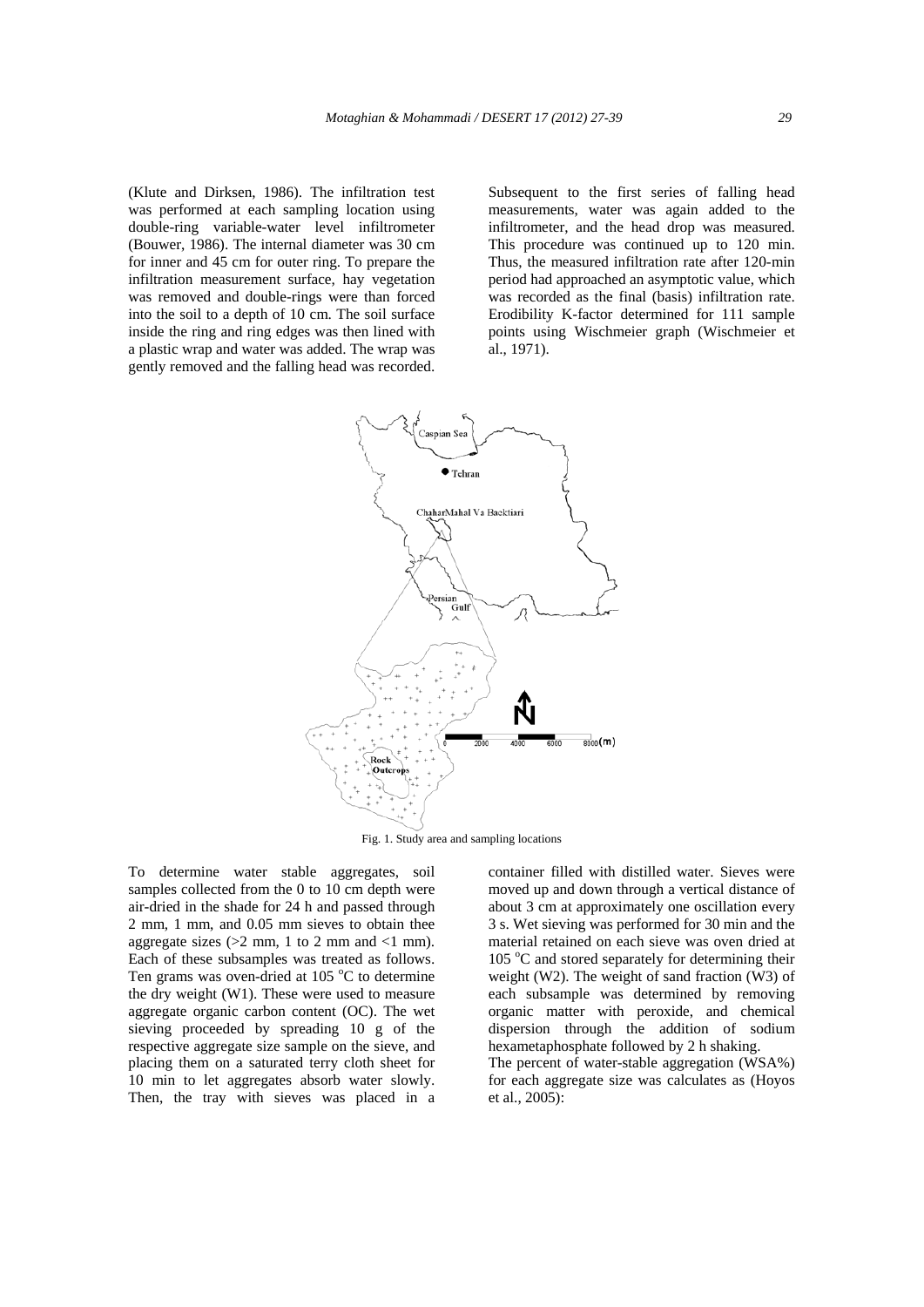$$
WSA\% = \frac{W2 - W3}{W1 - W3} \times 100
$$

 Furthermore, mean weight diameter (MWD) and geometric mean diameter (GMD) of the each aggregate size fractions were determined (Kemper and Rosenau, 1986). The portions retained on 2, 1 and 0.05 mm sieves were classified as macroaggregate, mesoaggregate, and microaggregate fractions, respectively. Organic carbon concentration was determined by dry combustion and reported as  $g \text{ kg}^{-1}$  for each aggregate size.

 Slope gradient, slope aspect, and contour curvatures were derived from a 100 meter resolution digital elevation model in accordance with the procedure of Moore et al. (1993). Contour curvature reflects the rate of change of the terrain aspect angle measured in the horizontal plane, and is a measure of the curvature of contours. Negative values indicate divergent water flow over the surface, and positive values indicate convergent flow.

### *2.3. Statistical and geostatistical analyses*

 Using classical statistical methods, descriptive statistics including mean, median, minimum, maximum, standard deviation, and coefficient of variation were calculated for all soil variables. To test the hypothesis of normality, the Kolmogrov-Smirnov normality test (Davis, 1986) for each property was conducted. The variability relative to the mean of soil properties can be expressed as a CV. Wilding (1985) ranked a CV  $\langle 15\% \rangle$  as the least, 15%<CV<35% as moderate, and CV>35% as the most variable. One way analysis of variance was used to test for statistical differences between the four studied soil variables (WSA, OC, MWD, and GMD) attributable to aggregate size fraction, land use, physiographic unit, landscape element, and terrain attributes. To distinguish differences between measurements where ANOVA indicated significant effects due to different factors, Fisher least significant difference (LSD) test at the 95% confidence level was used for mean separation.

 The magnitude and structure of spatial variability of each soil variable was determined using variogram analysis (Webster and Oliver, 2001). Before applying the geostatistical analysis, each variable was checked for normality and anisotropy. Anisotropy analysis was conducted using surface variograms (Pannatier, 1996) and calculating directional variograms at four main geographical directions. Moreover, the existence of possible trend was explored by spatial data depicting and using background knowledge from the region. If a geographic trend was obvious, then a linear (first-order) model was developed between values of soil variable (as a dependent variable) and geographical coordinates.

Variogram (semivariance) function was calculated as:

$$
\gamma(h) = \frac{1}{2N(h)} \left\{ \sum_{i=1}^{N(h)} [Z(x_i + h) - Z(x_i)]^2 \right\}
$$

where  $N(h)$  is the number of pairs separated by a lag distance of *h*,  $Z(x_i)$  is a measured variable at location *i*,  $Z(x_i + h)$  is a measured variable at spatial location  $i + h$ . A typical variogram consists of three basic parameters including the nugget effect, the sill and the range. The nugget effect is a local variance component (noise) occurring at scales finer than the shortest sampling interval and could be attributed to the measurement error, fine scale spatial variations, and sampling error. The sill represents the total variance. The range determines the distance, which beyond that distance the values of the variable considered as not correlated. The theoretical models were fitted to experimental variograms. The selection of appropriate model was based on qualitative interpretation of which model best represented the overall behavior of the experimental variogram. The model parameters were calibrated based on a minimization of a weighted sum of the squared deviations between the fitted and computed values. The contour maps of each variable were created through ordinary kriging using their optimized search parameters and respective variogram models. In this study, the geostatistical analyses were carried out with Variowin (Pannatier, 1996), and maps were produced with Surfer 7.02 (Golden Software Inc., 2000).

### **3. Results and Discussion**

## *3.1. Statistical properties of WSA, OC, MWD, GMD*

 Statistical properties of the studied soil variables for all sample points (n=111) are presented in Table 1. The average OC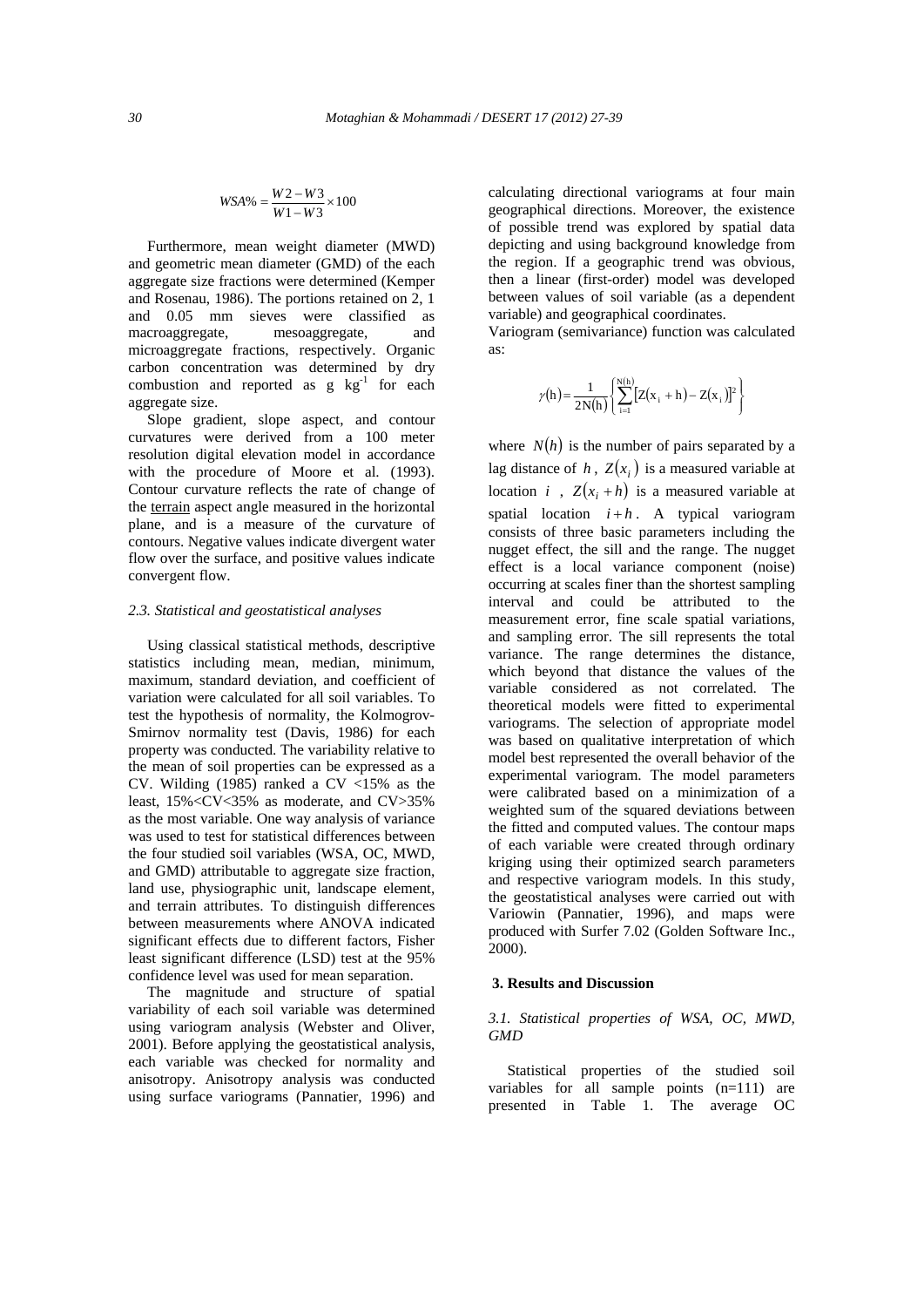concentration within aggregates ranges from 2.8 g  $kg<sup>-1</sup>$  for macroaggregates to 8.7 g  $kg<sup>-1</sup>$  for mesoaggregates. Microaggregates contain average OC concentration of 4.9  $g kg^{-1}$ . According to the Kolmogrov-Smirnov test, OC contents associated with meso- and microggregates followed a normal distribution, but OC concentration within macroaggregates showed slightly deviation from normality. The CV values for OC contents associated with each aggregates fractions indicated macroaggregates as the most variable (CV=71%). Among the aggregate fractions, microaggregate fraction (<1 mm) showed a lower CV value of 27%.

 The mean values of water stability of aggregates ranged from 15% (for macroaggregates,  $>2$  mm) to 84% (for microaggregates, 0.05-1 mm). The mean value of WSA for intermediate aggregates was about 23%. Among aggregate size fractions, macro- and mesoaggregates showed a slightly deviation from normal distribution. While, the coefficient of skewness for WSA was less than 1 for microaggregates. Among the aggregates size fractions, the CV value for WSA was largest for both macro- and mesoaggregates. Variability of WSA was the least for microaggregates (CV=13%). Overall, CVs for OC concentration and WSA were mostly decreased with decreasing aggregate size. The moderate to high variability of OC concentration in meso- and macroaggregates could be due to availability and rapid microbial activity and turnover of labile organic carbon (Cambardella et al., 1994; Shukla et al., 2007). In the same time, OC content is physically protected from decomposition by its incorporation into microaggregates.

 For the mean values, no obvious trend was observed between OC concentrations and aggregate size. The same results were reported by Hoyos and Comerford (2005). However, the mean values of WSA were increased with decreasing aggregate size. In general, the low to moderate mean values of water stable aggregates (except, the high WSA for microaggregates) are not in the line with other studies. This could mainly due to the major differences in soils and climatic conditions. Many studies indicated percentages of water stable aggregates above 80% for different aggregate size fractions (Egashira et al., 1983; Rodriguez et al., 2002; Hoyos and Comerford, 2005; Shukla et al., 2007). In this research, only microaggregates present the mean water stability of more than 80%. However, the maximum WSA values for meso- and microaggregates were 79.4 and 99.3%, respectively. Results on the water stability of different aggregate sizes have been variable. Egarshia et al. (1983) found a mean value of 86% for 0.05-0.2 mm aggregates, while a mean WSA of 63% was reported for 0.2-2 mm. Rodriguez et al. (2002) found that aggregate larger than 2 mm were more stable (WSA=96%) than aggregates smaller than 2 mm (WSA=65%). Summary statistics of our WSA data seems to be in line with the findings of Egarshia et al. (1983). The important difference between their studies and this study is the type of soils.

 The primary estimates of summary statistics of MWD and GMD indicated means were higher for microaggregates. The coefficient of skewness was also smaller (or close to zero) for microaggregates. The variability of MWD ranged from moderate (22% for microaggregates) to high (for both meso- and macroaggregates). The lower CV value for microaggregates can be attributed to the low variability of WSA for this aggregate size fraction, but this can also be affected by the mean, which was higher for microaggregates. In contrast with MWD, the variability of GMD is higher for microaggregates, although its CV value is much less than 15% for the least variability class of Wilding (1985).

 Significant factors explaining the variability of water stable aggregates, organic carbon, mean weight diameter and geometric mean diameter, as the main effects, are presented in Table 2. Water stability of aggregates was influenced by aggregate size fractions (Figure 2). Macroaggregates (>2 mm) were statistically less stable, followed by intermediate aggregates, 1 to 2 mm. This result is in the line with findings of Egashira et al. (1983) where microaggregates were more stable than macroaggregates. However, it contrasts to the work of Rodrigues at al. (2002) who found that aggregates larger than 2 mm were more stable than aggregates smaller than 2 mm. Hoyos and Comerford (2005) found no meaningful difference in water stability between aggregates sizes. However, our findings indicate that aggregate water stability could be a significant concern in this landscape.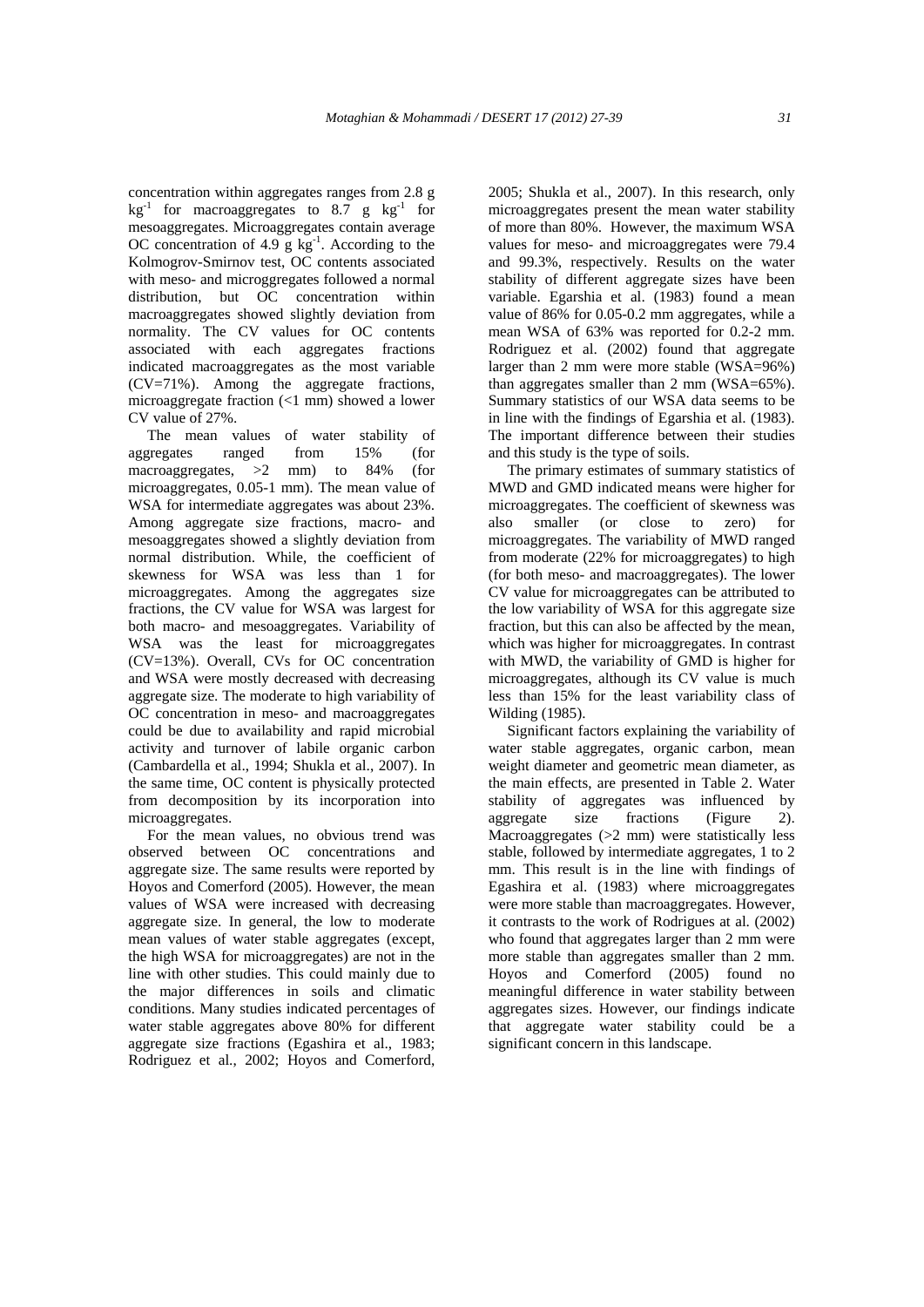| Variable                | Mean $\pm$ SE    | Median | Min. | Max. | SD.   | $CV\%$ | Kurtosis | <b>Skewness</b> |
|-------------------------|------------------|--------|------|------|-------|--------|----------|-----------------|
| WSA, %                  |                  |        |      |      |       |        |          |                 |
| Microaggregates         | $84.1 + 1.01$    | 85.5   | 44.3 | 99.3 | 10.7  | 13     | 1.0      | 1.05            |
| Mesoaggregates          | $23.4 \pm 1.45$  | 19.6   | 1.1  | 79.4 | 15.3  | 65     | 2.6      | 1.47            |
| Macroaggregates         | 14.9±0.97        | 12.5   | 1.4  | 45.1 | 10.2  | 68     | 0.7      | $-0.90$         |
| OC, $g \text{ kg}^{-1}$ |                  |        |      |      |       |        |          |                 |
| Microaggregates         | $4.9 \pm 0.12$   | 4.7    | 0.2  | 9.6  | 1.3   | 27     | 1.8      | 1.34            |
| Mesoaggregates          | $8.7 \pm 0.33$   | 8.6    | 2.6  | 15.7 | 3.5   | 40     | $-1.1$   | 0.06            |
| Macroaggregates         | $2.8 \pm 0.19$   | 2.2    | 0.8  | 9.1  | 2.0   | 71     | 1.5      | 0.53            |
| <b>MWD</b>              |                  |        |      |      |       |        |          |                 |
| Microaggregates         | $0.271 \pm 0.01$ | 0.27   | 0.00 | 0.39 | 0.059 | 22     | $-0.6$   | 0.03            |
| Mesoaggregates          | $0.045 \pm 0.00$ | 0.03   | 0.00 | 0.22 | 0.034 | 76     | 5.7      | 2.00            |
| Macroaggregates         | $0.023 \pm 0.00$ | 0.02   | 0.14 | 0.09 | 0.017 | 74     | 1.4      | 1.40            |
| <b>GMD</b>              |                  |        |      |      |       |        |          |                 |
| Microaggregates         | $1.16 \pm 0.004$ | 1.15   | 1.08 | 1.23 | 0.037 | 3      | $-0.6$   | 0.03            |
| Mesoaggregates          | $1.01 \pm 0.001$ | 1.00   | 1.00 | 1.03 | 0.004 | 0.3    | 5.8      | 2.02            |
| Macroaggregates         | $1.00 \pm 0.001$ | 1.00   | 1.00 | 1.01 | 0.003 | 0.3    | 1.4      | 1.40            |

Table 1. Descriptive statistics of soil attributes  $(n = 111)$ 

Table 2. Variables significant in explaining the variability of WSA, aggregate-associated OC contents, MWD and GMD ( $\alpha$ =0.05)

| Parameter               | Variables considered | Variables significant |
|-------------------------|----------------------|-----------------------|
| WSA, %                  | AS, LU, SLP          | AS                    |
|                         | ASP, CUR, PHY        |                       |
| OC, $g \text{ kg}^{-1}$ | AS, LU, SLP          | AS, ASP               |
|                         | ASP, CUR, PHY        |                       |
| <b>MWD</b>              | AS, LU, SLP          | AS                    |
|                         | ASP, CUR, PHY        |                       |
| <b>GMD</b>              | AS, LU, SLP          | AS                    |
|                         | ASP, CUR, PHY        |                       |

AS= aggregate size, LU=land use, SLP=slope gradient, ASP=slope aspect, CUR=plan curvature, PHY=physiographic units



Fig. 2. Effects on water stable aggregates of aggregate size

 The organic carbon concentration of aggregates was influenced by aggregate size fractions and slope aspect (Figure 3). Organic carbon was highest in mesoaggregates ( $\approx$ 9 g kg<sup>-1</sup>), followed by microaggregates ( $\approx$ 5 g kg<sup>-1</sup>), while the least OC concentration was found in macroaggregates ( $\approx$ 3 g kg<sup>-1</sup>). For water stable aggregates, Holeplass et al. (2004) found a trend of increasing OC concentration with decreasing aggregate size, while Saroa and Lal (2003) reported that OC increased with increasing aggregate size. The latter trend reflects the concept of aggregate hierarchy proposed by Tisdall and Oades (1982). Present research findings however did not consistent with this conceptual model, since intermediate size aggregates (1 to 2 mm) had higher OC contents than both other aggregate fractions. Several authors reported divergences from the aggregate hierarchy model under different soils and management practices even for aggregate sparated by dry sieving (Hoyos and Comerford, 2005;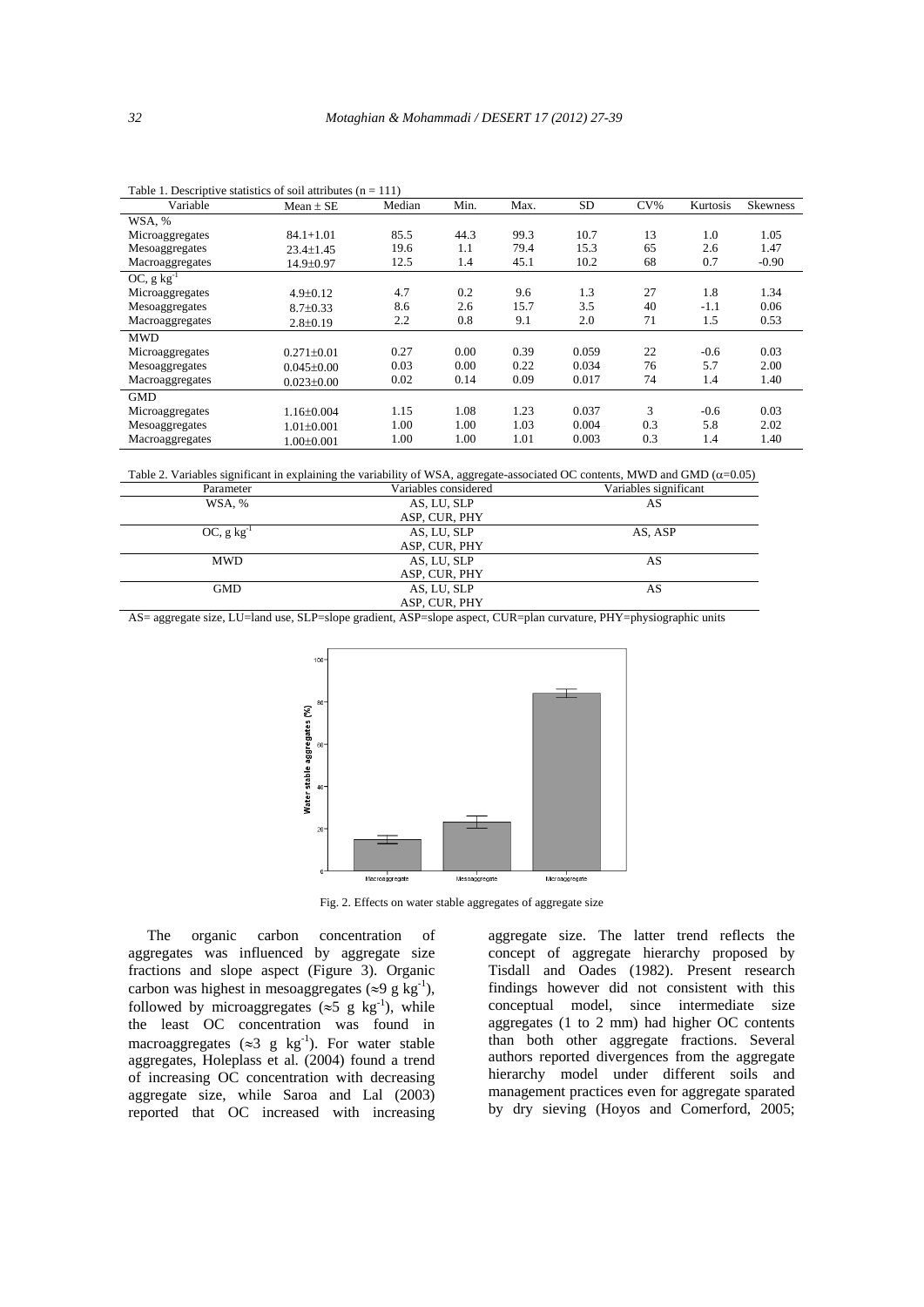Zotarelli et al., 2005; Noellemeyer et al., 2008). Flowing data suggested that for the wet sieved aggregate size classes studied, the most important fraction for OC stabilization would be the intermediate class (1 to 2 mm), due to its higher OC concentration, followed by microaggregates (<1 mm). The OC concentration was the highest at eastern (6 g  $kg^{-1}$ ) and northern (5.6 g  $kg^{-1}$ ) aspects, while the lowest OC concentration was found at southern aspect  $(4.9 \text{ g kg}^{-1})$ .



Fig. 3. Effects on organic carbon content of (a) aggregate size, (b) slope aspect

 Both mean weight diameter (MWD) and geometric mean diameter (GMD) were significantly affected by aggregate size classes (Figure 4). Microaggregates had the highest MWD, while the macroaggregates represented the lowest MWD. Furthermore, MWD values were

lower at southern slope aspect. These results are consistent with results obtained for aggregateassociated OC. However, the impact of slope aspect was not statistically significant at 95% confidence level.



Fig. 4. Effects on (a) mean weight diameter and (b) geometric mean diameter of aggregate size

## *3.2. Relation among continuous soil variables*

 Correlation analyses showed that OCassociated with microaggregates was negatively correlated with bulk density, while no significant correlation was found between OC content of meso- and macroaggregates and bulk density (Table 3). This is in line with the findings of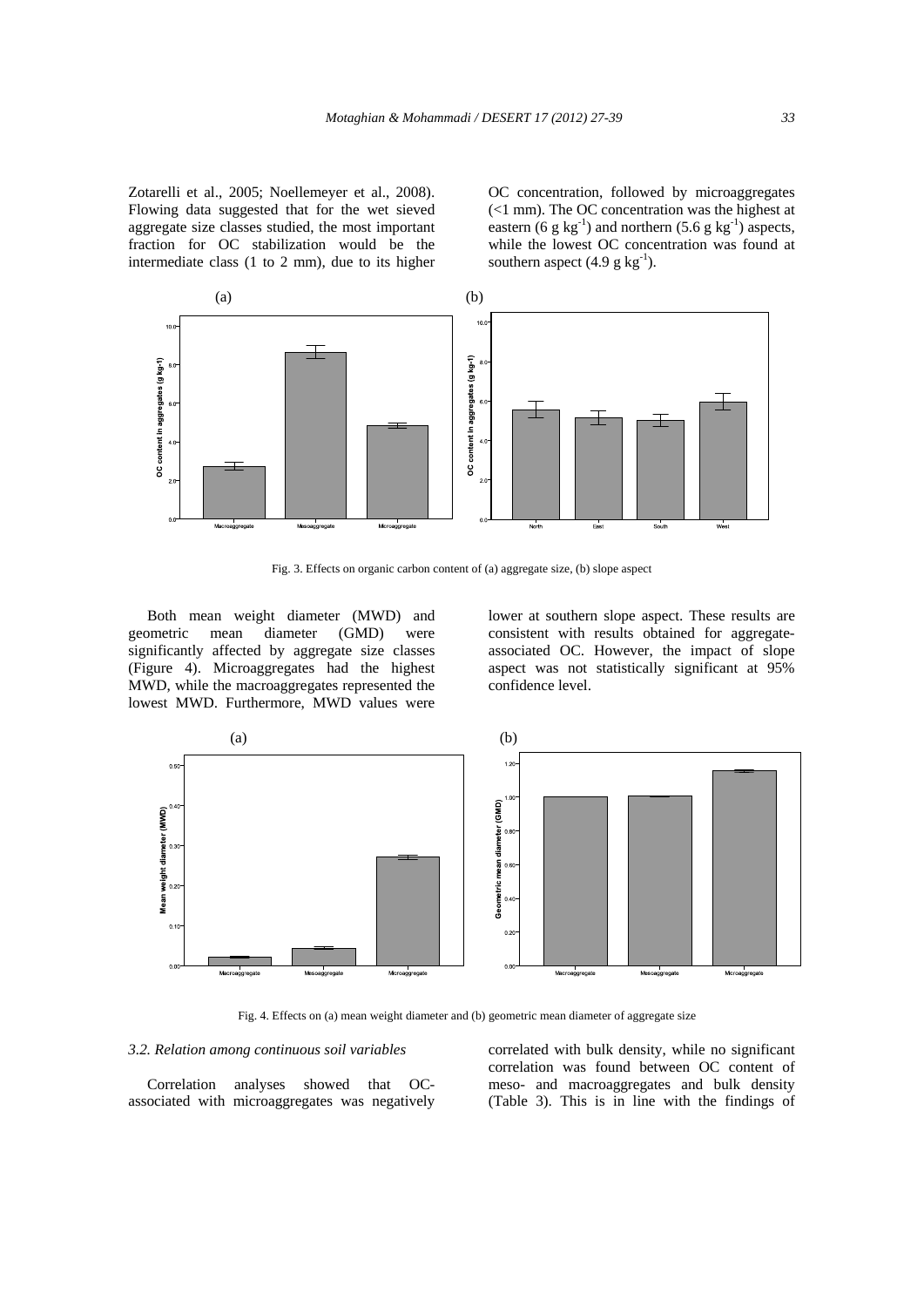Hoyos and Comerford (2005) where a negative correlation was found between total carbon and bulk density. Only OC  $(g \ kg^{-1})$  content in intermediate aggregates (1-2 mm) showed negative correlations with infiltration rate (IR), saturated hydraulic conductivity (Ks), and erodibiltiy index (K). For all three aggregate size fractions, a positive and significant correlation was found between organic carbon contents and water stable aggregates (WSA). However, this relation was stronger for mesoaggregates than the other two aggregates size fractions. These results contrast to the work of Hoyos and Comerford (2005) where no correlation was found between

water stable aggregates and carbon content. In general, there was a positive correlation between WSA and MWD for all three aggregate size fractions. The strength of this correlation was higher for both meso- and microaggregates. For mesoaggregates, a positive correlation was found between MWD and Ks, while for microaggregates, a negative correlation was found between MWD and bulk density. No correlation was found was found between water stable aggregates of different sized. The same was true for OC-associated with different aggregate size fractions.

Table 3. Significant correlation coefficients (Spearman r,  $\alpha$ =0.05) among soil attributes

| Variable        | K                        | <b>BD</b>                | IR      | Ks                       | WSA1           | WSA2                     | WSA3                     | OC <sub>1</sub>          | OC <sub>2</sub> | OC <sub>3</sub>              | MWD1 | MWD <sub>2</sub> |
|-----------------|--------------------------|--------------------------|---------|--------------------------|----------------|--------------------------|--------------------------|--------------------------|-----------------|------------------------------|------|------------------|
| K               | $\overline{\phantom{a}}$ |                          |         |                          |                |                          |                          |                          |                 |                              |      |                  |
| <b>BD</b>       |                          | $\overline{\phantom{0}}$ |         |                          |                |                          |                          |                          |                 |                              |      |                  |
| IR              |                          | 0.29                     | ۰       |                          |                |                          |                          |                          |                 |                              |      |                  |
| Ks              |                          | 0.30                     | 0.58    | $\overline{\phantom{0}}$ |                |                          |                          |                          |                 |                              |      |                  |
| WSA1            | $-0.20$                  |                          |         |                          | $\overline{a}$ |                          |                          |                          |                 |                              |      |                  |
| WSA2            |                          |                          |         |                          |                | $\overline{\phantom{0}}$ |                          |                          |                 |                              |      |                  |
| WSA3            |                          |                          |         |                          |                |                          | $\overline{\phantom{0}}$ |                          |                 |                              |      |                  |
| OC1             |                          |                          |         |                          | 0.22           |                          |                          | $\overline{\phantom{0}}$ |                 |                              |      |                  |
| OC <sub>2</sub> | $-0.21$                  |                          | $-0.20$ | $-0.20$                  |                | 0.26                     |                          |                          |                 |                              |      |                  |
| OC3             |                          | $-0.20$                  |         |                          |                |                          | 0.18                     |                          |                 | $\qquad \qquad \blacksquare$ |      |                  |
| MWD1            |                          |                          |         |                          | 0.36           |                          |                          |                          |                 |                              | -    |                  |
| MWD2            |                          |                          |         | 0.22                     |                | 0.58                     |                          |                          |                 |                              |      |                  |
| MWD3            | $-0.18$                  | $-0.24$                  |         |                          |                |                          | 0.57                     |                          |                 | 0.32                         |      |                  |

K=erodibility index, BD=bulk density (g cm<sup>3</sup>), IR=infiltration rate (cm h<sup>-1</sup>), Ks=saturated hydraulic conductivity (cm h<sup>-1</sup>), WSA1=water stable macroaggregates (>2 mm), WSA2= water stable mesoaggregates (1-2 mm), WSA3= water stable microaggregates (<1 mm), OC1=organic carbon content in macroaggregates, OC2=organic carbon content in mesoaggregates, OC3=organic carbon content in microaggregates, MWD1= mean weight diameter of macroaggregates, MWD2= mean weight diameter of mesoaggregates, MWD3= mean weight diameter of microaggregates

#### *3.3. Spatial variability of aggregate properties*

 Since majority of the measured and calculated soil variables closely resembled a normal distribution, no transformation was used on data sets. In order to check any anisotropic behavior in spatial variability of soil variables, the first surface variogram was calculated for all variables. There was no anisotropy seen in the surface variograms for any of the measured and calculated soil properties. Therefore, only isotropic models were fit. The experimental variograms for WSA, OC, and MWD of macro-, meso-, and microaggregate fractions were obtained to a lag of 1200 to 1300 m and a cut distance of 10 km. Table 4 lists the variogram parameters for the variables. The variograms of selected soil variables are shown in Figure 5. To define the degree of spatial dependency, spatial class ratios similar to those presented by Cambardella et al. (1994) were adopted. That is the ratio of nugget variance (noise) to total variance (sill) multiplied by 100. If the ratio of spatial class was less than 25% then the variable is considered to be strongly spatially dependent; if the ratio was between 25% and 75%, the variable was regarded as moderately spatially dependent; and if the ratio was more than 75%, the variable was considered weakly spatially dependent.

 The exponential model provided good estimated of isotropic variogram parameters for the majority of variables. For OC contents of macro- and mesoaggregates, spherical model produced a better fit than exponential model, but these improvements were minor. These results are in the line with findings of Motaghian et al., (2008) where the same theoretical variogram models i.e., an exponential model were fitted to the studied soil variables including bulk density (BD), infiltration rate (IR), saturated hydraulic conductivity (Ks), clay, silts, and sand contents in the same study area. We also calculated the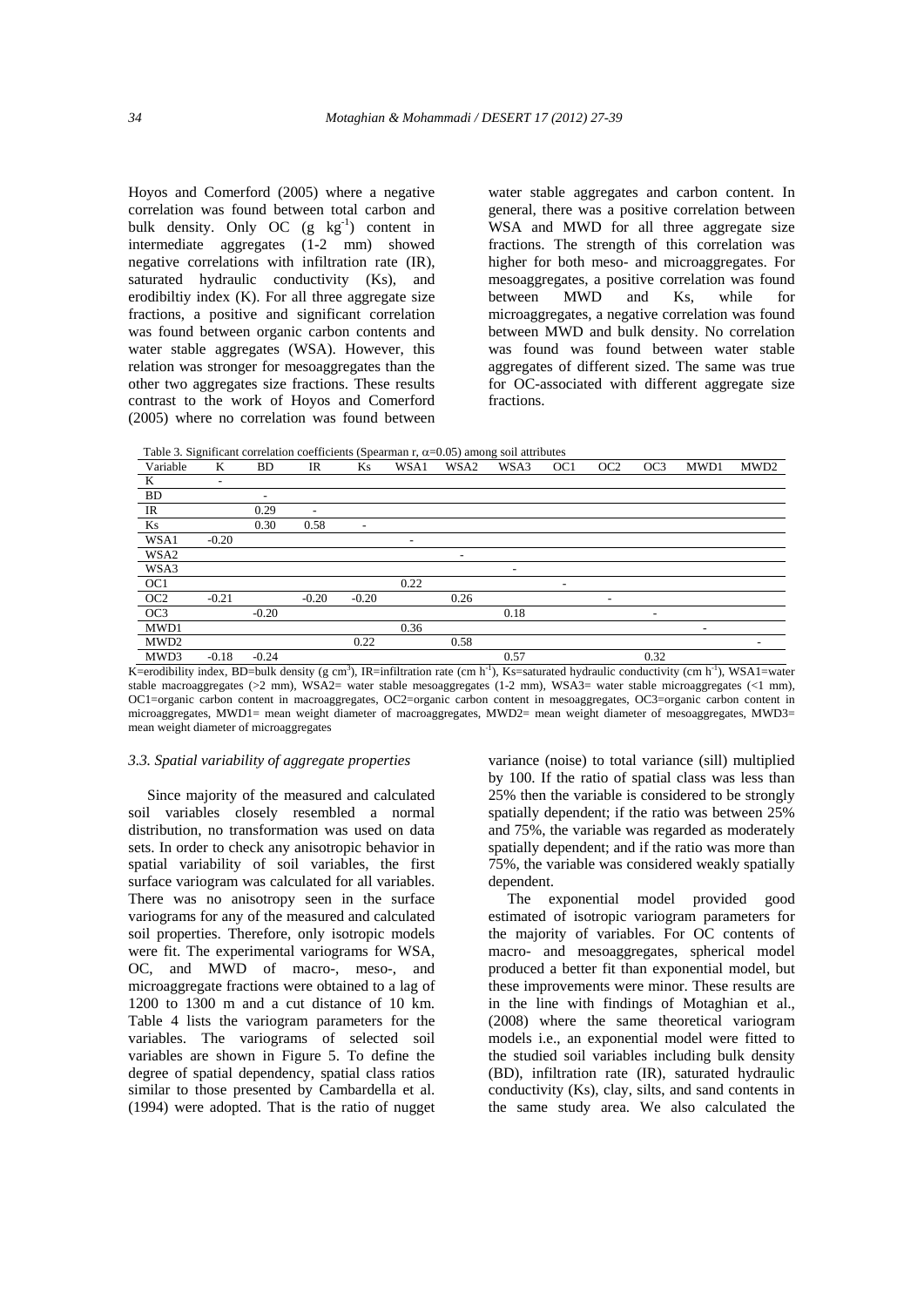experimental variograms of both erodibility index (K) and organic matter content (OM) in the bulk primary soil particles of clay, silt and sand fractions (results not shown). Both variograms were fitted best by an exponential model.

 Variogram usually increases with lag distance to a constant value or sill (an approximation of total variance) at a given distance, known as the range of spatial dependence. Range values depend on the spatial interaction of soil properties affecting each variable at the sampling scale used (Trangmar et al., 1987). Theoretically, the

variogram value at lag equal zero should be equal to zero but the experimental variograms frequently exhibit a discontinuity known as the nugget variance. Nugget variance represents the random variability at the sampling scale and reflects the variability at distances closer than the smallest sampling distance, measurement errors or errors in location (Webster and Oliver, 2001). All variogram models of WSA, MWD, and OC contents in macro-, meso-, and microaggregate fractions showed a positive nugget effect (Table 4).

| Variable           | Model                        | Nugget | Sill   | Range (m) | Spatial dependency class |
|--------------------|------------------------------|--------|--------|-----------|--------------------------|
| WSA, %             |                              |        |        |           |                          |
| Microaggregates    | Exponential                  | 42.0   | 116.59 | 2906      | Moderate                 |
| Mesoaggregates     | Exponential                  | 61.86  | 236.13 | 3194      | Moderate                 |
| Macroaggregates    | Exponential                  | 32.51  | 104.32 | 3364      | Moderate                 |
| $OC$ , g $kg^{-1}$ |                              |        |        |           |                          |
| Microaggregates    | <b>Exponential Spherical</b> | 0.697  | 1.717  | 5046      | Moderate                 |
| Mesoaggregates     | Spherical                    | 2.760  | 13.021 | 6469      | Strong                   |
| Macroaggregates    |                              | 0.823  | 4.003  | 2803      | Strong                   |
| <b>MWD</b>         |                              |        |        |           |                          |
| Microaggregates    | Exponential                  | 0.0016 | 0.0036 | 4201      | Moderate                 |
| Mesoaggregates     | Exponential                  | 0.0006 | 0.0013 | 2371      | Moderate                 |
| Macroaggregates    | Exponential                  | 0.0002 | 0.0004 | 3091      | Moderate                 |

 The fitted variograms indicated the existence of moderate to strong spatial dependency for all soil properties. Among all variables, variograms of OC-associated with large and intermediate represented the strong spatial dependency, which suggested that these variables showed a considerable spatial dependence within sampling distances. However, MWD variograms showed high ratio of nugget variance to total variance (sill) for the three studied aggregate size fractions. This ratio for K index and bulk OM content was 5% (strong spatial dependency) and 25% (strong to moderate spatial dependency), respectively. Motaghian et al., (2008) reported a strong class of spatial dependency for BD and sand content, while the moderate spatial dependency was found for IR, Ks, clay, and silt contents.

 Probabilistic determination of variations in a soil variable using a variogram function implies that the random field has similar properties in different parts of the studied domain (Shukla et al., 2007). If an experimental variogram reaches a sill value asymptotically, it implies that the random filed is second-order stationary (Schabenberger and Pierce, 2002). All variogram models of WSA, MWD, and OC concentrations in the three aggregate size classes showed a positive sill, and therefore without further testing we assumed that the random fields were second-order stationary. The variance stability also means that there is no drift in the data, and the mean of the variable is constant. The modeled sill values of the theoretical variograms for all variables were approximated well the sample variance, indicating a general absence of trends (Trangmar et al., 1987). A high sill value is an indication of higher variability of the soil variable being examined. Among the three aggregates size fractions, the sill value for WSA was highest in mesoaggregates. The same trend was observed for OC content and MWD.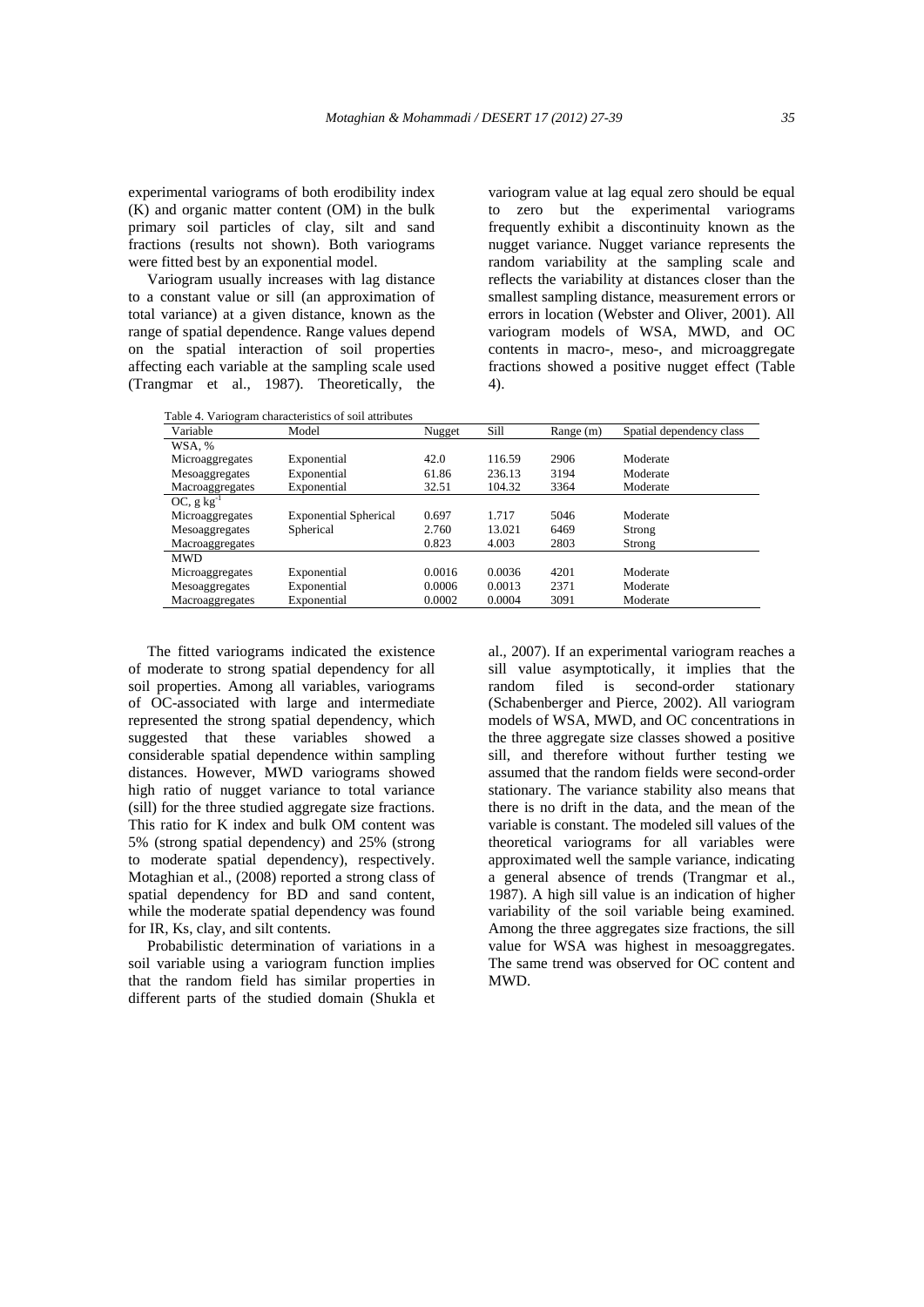

Fig. 5. Experimental omnidirectional variograms (points) and the theoretical models (solid lines) for different soil attributes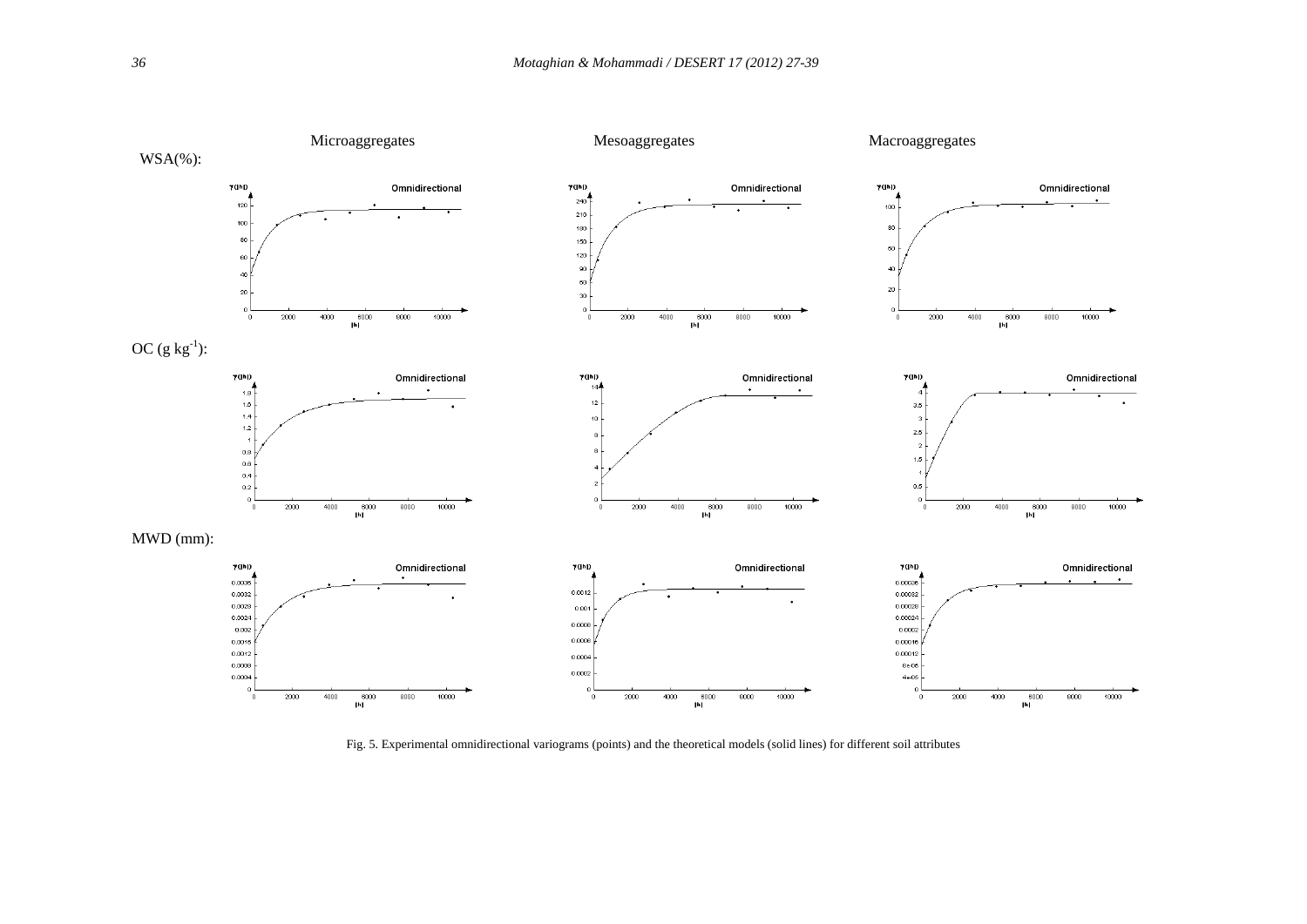The range of influence is considered to the maximum distance up to which two sample points in the study area remain correlated. Beyond the range, the average rate of change becomes independent of the separation distance between two observations. This value is important for finding the minimum sampling distance for ensuring independence. A definite and positive range for variograms showed that the most attributes were not completely random at the scale of sampling and measurement. The range for WSA varied from 2906 m (for microaggregates) to 3364 m (for microaggregates) to 3364 m (for macroaggregates). The range value for mesoaggregates was fallen in between (3194 m). Motaghian et al., (2008) reported range values of 3937 m, 3850 m, and 3080 m for IR, Ks, and BD, respectively. While, the range values of 6160 m, 7040 m, and 8250 m were found for sand, silt, and clay content. They distinguished two classes of the geostatistical range values and attributed to the geomorphological and land use management (topography, landforms and land use) and geological (parent materials) characteristics of the present landscape. The first class of range values (in average of 3 km) could be coincide with landscape morphology and land use practices; while the second class of range values (in average of 7 km) could be in agreement with geological structure of the study area. It seems to us that the range values of WSA for all the three studies aggregate size fractions can be grouped within the first above mentioned class of range values. In contrast to the WSA, range values for OC contents associated with all three aggregate fractions were not similar. Among the three aggregates fractions, macroaggregates showed a smaller range value of 2803 m, while the range value for meso- and microaggregates were 6469 m and 5046 m, respectively. A closer similarity between the latter range values with those reported for primary soil particles i.e., sand, silt, and clay content, points to the role of primary particles known to be significantly affects organic matter stabilization. Therefore, in the studied landscape, OC asscociated with primary particles might be a significant concern that should be investigated in detailed in the future. Almost the similar trend was observed in range values of MWD for the three aggregates size fractions. The range values for erodibility K index and bulk organic matter content (results not shown) were 2663 m and 3410 m, respectively. In contrast to this study, Shukla et al. (2007) reported that range values for WSA, MWD, C and N contents of macro-, meso-, and microaggregates varied from 28 to 176 m,

which was much lower than those reported here. The important difference between their study and this study is the scheme and the size of grid for soil sampling. They used sampling of interval of 20 by 20 m for soil sampling. In addition, their study area included some small sites with low variability of intrinsic and extrinsic factors. In general, we did expect such a trend and variation in the range values because of the high variability of intrinsic and extrinsic factors across the present landscape. Being the larger range values than the minimum sampling distance (about 150 m); the soil sampling scheme used in this study was adequate for all attributes.

 Kriged maps of WSA, MWD and OC associated with the three aggregate size fractions are presented in Figure 6. Measured soil properties exhibited differences in their spatial patterns in each aggregate size fractions. Furthermore, spatial patterns for some attributes also differed among aggregate size classes in both magnitude and space. However, for all three studied aggregate size fractions, a close spatial similarity (co-regionalization) was observed between WSA and MWD.

## **4. Conclusions**

 This study showed meaningful difference in water stability between aggregate sizes. The high percentage of water stable aggregates was obtained for microaggregates (<1 mm). This result indicated that in this landscape, aggregate water stability is a significant concern. These soils showed moderate amount of organic carbon contents. Nevertheless, there were significant differences among aggregate size fractions. Mesoaggregates contain higher organic carbon concentration, followed by microaggregates. These soils did not exhibit aggregate hierarchy, reflecting an important role of other factors playing in aggregation processes. The effect of slope aspect on aggregate organic carbon concentration was significant. The lower amount of aggregate organic carbon content was found at southern slope aspects. The study of organic matter fractions and organic matter associated with primary particles may help clarify the role of organic matter on the aggregation processes occurred in these soils, and the observed difference in soil organic carbon under different terrain positions. By calculating the mean weight diameter for each three studied aggregate size classes, in addition to WSA, a single MWD parameter was obtained to represent each aggregate size fraction.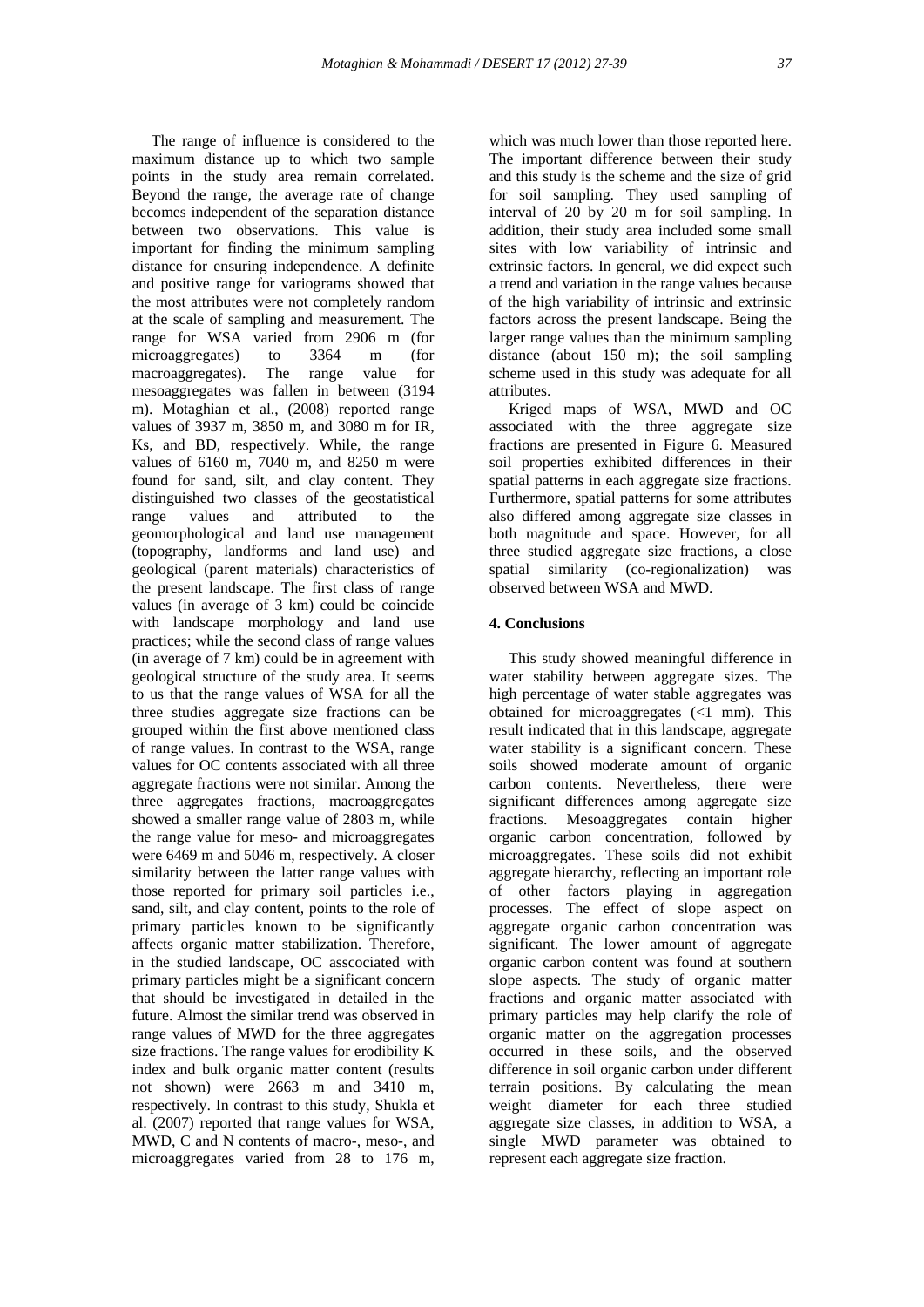

 It was based on this hypothesis that the importance of each three studied aggregate size groups is not equal to the final MWD parameter. Nevertheless, the results obtained from MWD for each aggregates sized fractions showed a close similarity to those obtained for water stable aggregates. The statistical variability i.e., CV values, of all measured soil attributes decreased with decreasing the aggregate size. However, the CV alone cannot distinguish between the extrinsic and intrinsic sources of variation. Overall, the magnitude of the spatial dependency ranged from moderate to strong for most soil attributes. The range values for variograms of WSA ranged from 2906 to 3364 m, attributed to the spatial distribution patterns of landscape morphology and land use practices in the study area. Organic carbon associated with micro- and mesoaggregates showed higher range values, which could be explained with spatial distribution patterns of the geological (parent materials) characteristics of the present

landscape. Our results showed that (i) wet sieved aggregates provide meaningful fractions for studies of the impact of land use, physiography and landscape positions on aggregate stability and OC concentration, (ii) aggregate stability and OC contents within all the three studied aggregate size fractions are a significant concerns in the studied landscape, (iii) important roles of landscape positions, physiographic characteristics, and land use management on both aggregate stability and carbon sequestration, and (iv) statistical and geostatistical approaches provide an excellent data mining framework for knowledge exploring about physical and chemical soil properties.

## **References**

Anderson, D.W., S. Saggar, J.R. Bettany, and J.W.B. Steward, 1981. Particle size fractions and their use in studies of soil organic matter: 1. The nature and